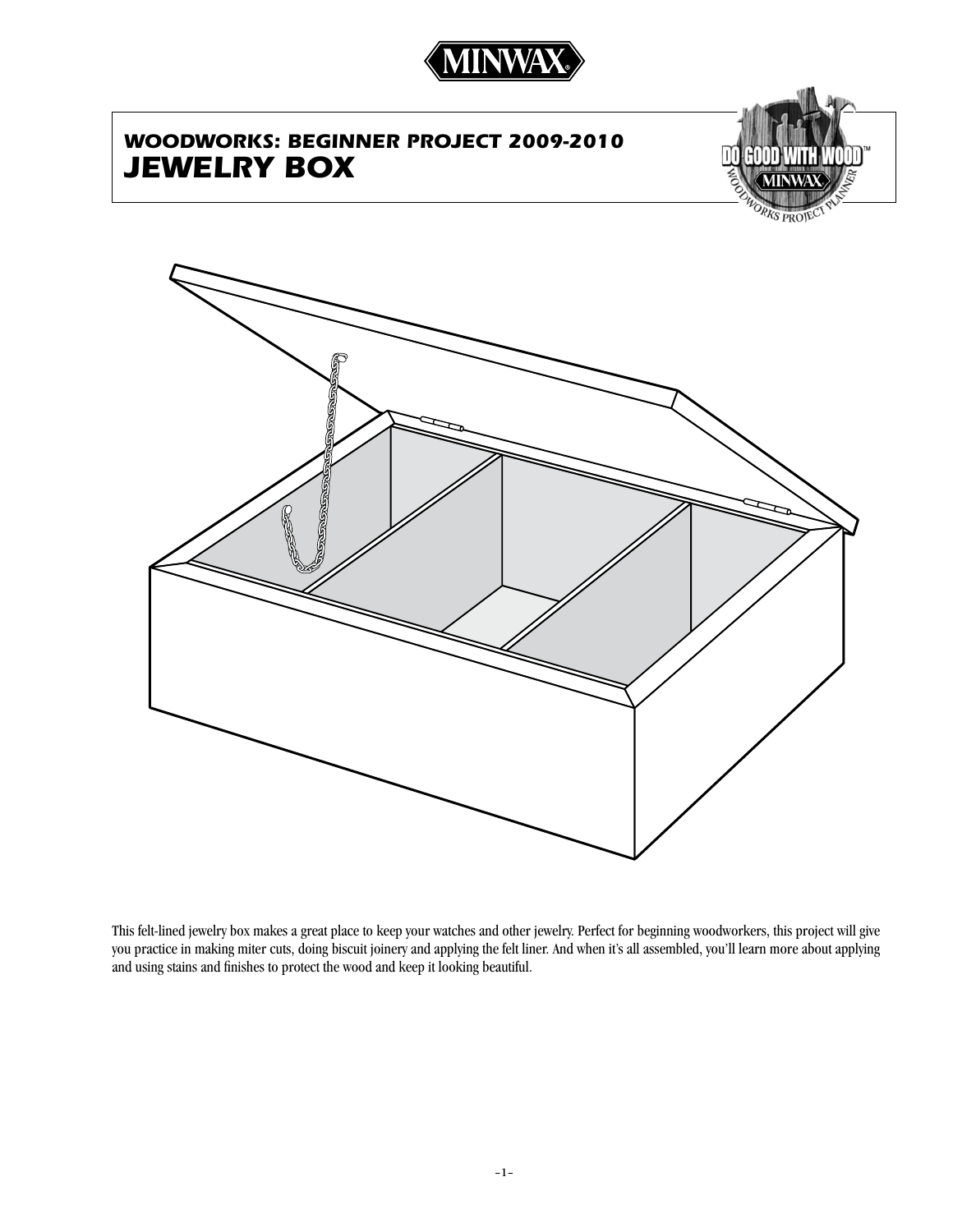## *tools required*

#### **Hand Tools**

- Combination or try square
- Block plane
- Hand screw clamp
- Bar clamps

#### **Power Tools**

- Table saw
- Jointer
- Biscuit joiner
- Stationary and portable belt sanders
- Random-orbit sander

#### **Miscellaneous**

- Pencil
- Tape measure
- Safety glasses
- Carpenter's glue
- 120-, 150- and 220-grit sandpaper
- Clean, lint-free cloths
- Respirator
- Rubber tubing (available at a medical supply or sporting goods store)
- Gloves for finishing
- Mineral spirits (for oil-based stains and finishes)
- Water-filled metal container with tight-fitting lid (for oil-based stains and finishes)
- Minwax® Wood Finish™ Stain Brush or other good quality, natural-bristle brush (for oil-based stains and finishes)

## *SHOPPING LIST*

#### **Wood Recommendation:** White Oak **Alternate Wood:** Mahogany

| AIICHIAIC WOOU. MAHOGAHY |      |                                                |  |  |  |
|--------------------------|------|------------------------------------------------|--|--|--|
| Part                     | Otv. | Th. x W x L                                    |  |  |  |
| A, B, C                  |      | $1/2$ " x 8" x $24$ "                          |  |  |  |
| D, E, F                  |      | $1/8$ " x $12$ " x $12$ " plywood or hardboard |  |  |  |
| Hinges                   | 2    | $1" x 3/4"$ brass butt                         |  |  |  |
| Screws                   | 10   | $3/8$ " x #4 roundhead                         |  |  |  |
| Chain                    | 1    | 7" brass                                       |  |  |  |
| Felt                     |      | About 2 sq. ft.                                |  |  |  |
| Felt pads                | 4    | Round, self-adhesive                           |  |  |  |
|                          |      |                                                |  |  |  |

## *cutting list*

| Overall Dimensions: $3''$ H x 10-1/4" W x 7-7/8" D |               |      |                             |  |  |
|----------------------------------------------------|---------------|------|-----------------------------|--|--|
| Part                                               | Name          | Qty. | Th. x W x L                 |  |  |
| l A                                                | Lid           | 1    | $1/2$ " x 7-7/8" x 10-1/4"  |  |  |
| l B                                                | Front, back   | 2    | $1/2$ " x 2-1/2" x 10"      |  |  |
| l C                                                | Side          | 2    | $1/2$ " x 2-1/2" x 7-5/8"   |  |  |
| l D                                                | <b>Bottom</b> | 1    | $1/8$ " x 7-1/16" x 9-7/16" |  |  |
| l E                                                | Long divider  | 2    | $1/8$ " x 2" x 9"           |  |  |
| l F                                                | Short divider | 2    | $1/8$ " x 2" x 6-5/8"       |  |  |

## *WOOD FINISHING PRODUCTS*

#### **Recommended Finish**

| Prep:         | Minwax <sup>®</sup> Pre-Stain Wood Conditioner                  |  |
|---------------|-----------------------------------------------------------------|--|
| Stain/Finish: | Minwax <sup>®</sup> PolyShades <sup>®</sup> Classic Oak (Satin) |  |

#### **Alternate Finish**

Prep: Minwax® Pre-Stain Wood Conditioner

Stain: Minwax® Wood Finish™ Red Mahogany

Finish: Minwax® Fast-Drying Polyurethane (Satin)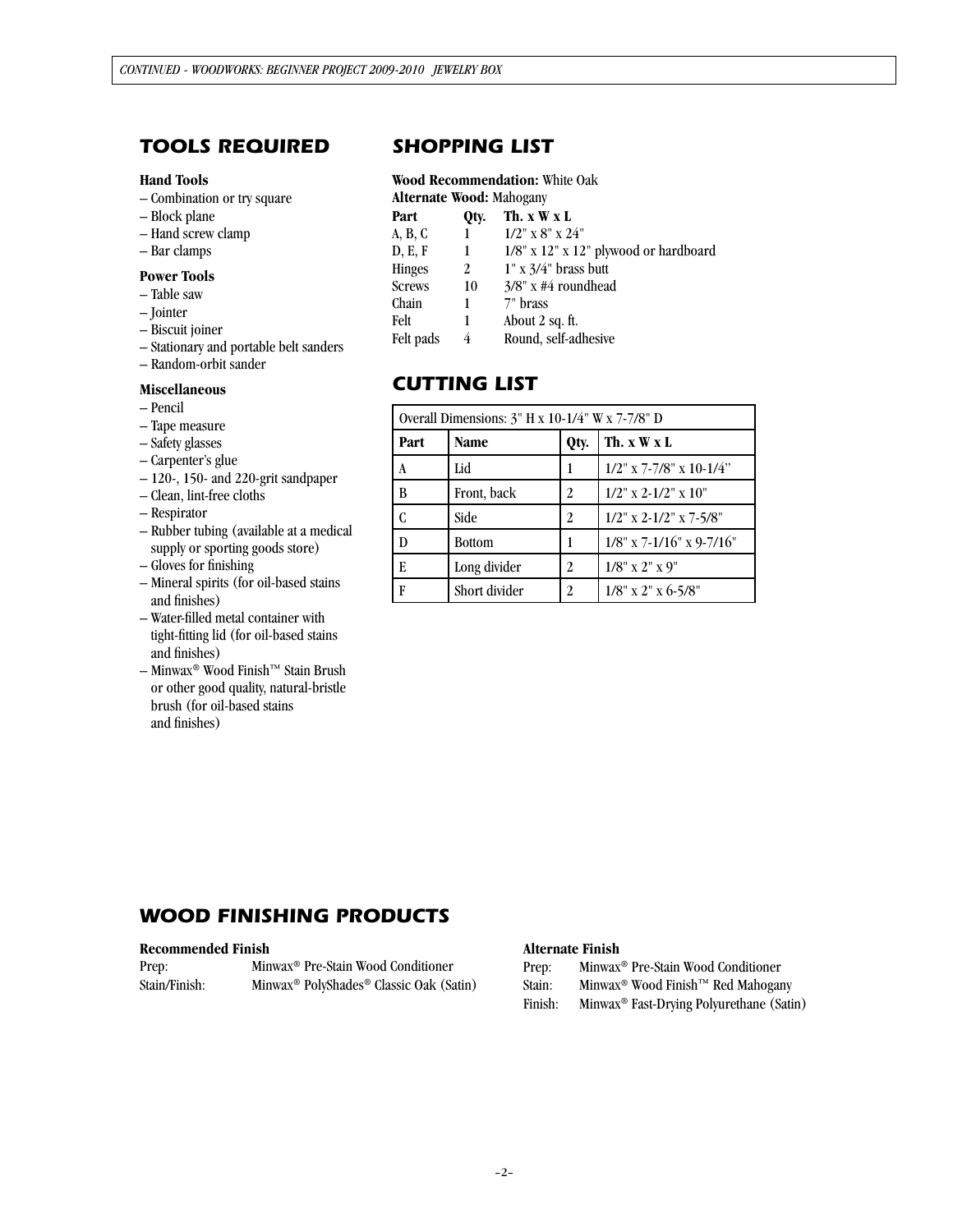### *Before you begin*

Good craftsmanship begins and ends with good work habits, so make the following steps part of your routine workshop practice. If you have any doubts or questions about how to proceed with a project, always discuss them with your shop instructor.

- Carefully and fully review plans and instructions before putting a tool to the project lumber.
- Work sensibly and safely. Wear safety goggles when doing work that creates flying chips and sawdust; wear the appropriate respirator whenever making sawdust or working with thinners or other solvents.
- At the end of every work session, clean up your shop area and put away all portable tools.

### *CUTTING AND ASSEMBLY PROCEDURE*

#### **Make the Sides and Lid**

**1.** You can vary the size of the box as you wish. These plans are for a relatively small box with 1/2" sides and lid (see Fig. 1). The lid (A) can also be glued from two or more pieces. If you're planing the wood to the final thickness, glue it together first, then take it down to 1/2" with a drum sander.

**2.** The sides (B and C) must be straight and flat in order to make accurate miters. Mill this wood to 9/16" thick and 1/4" wider than the final width. Let it sit for a few days to give the wood time to acclimate and possibly distort a little. Then joint the faces again and plane, crosscut and rip the pieces to their final dimensions.

**3.** Cut miters using a crosscut blade in a miter saw or on the table saw.

**4.** Make a simple jig to cut biscuit slots into the miters (see Fig. 2). To make slots for #0 biscuits you may need to nail shims to the base of the jig in order to place the slot 1/16" below the miter's inside corner. Experiment with scrap wood before you cut slots in the real pieces. If the biscuit slots are too close to the point of the miter they will penetrate through to the outside face of the pieces.

**5.** Saw grooves for the bottom (D). Set the fence 1/8" from the blade and saw each piece once, then move the fence about 1/64" farther from the blade and make a second pass. The plywood for the bottom should easily slip into the groove, but test it to make sure.

#### **Glue the Box**

**6.** Cut the bottom (D) to size. When you figure out the bottom's exact size, leave 1/32" of play all the way around, so the miters are sure to draw up tight. Sand the plywood's edges to make them easier to insert into the grooves.

**7.** Apply glue to all the miters and slots, insert the biscuits, assemble three sides of the box, slip in the bottom, put the fourth side in place and clamp the four corners with rubber tubing (available at a medical supply or sporting goods store). Tie the knot beforehand to make a loop that stretches taut around the box. One good thing about tubing: glue won't stick to it.

**8.** After the glue is dry, sand the outside faces and top edges. Round over the corners slightly so they aren't sharp. Now you can proceed to the steps for staining and finishing, (see "STAINING AND FINISHING" below). Then you'll complete the box by adding felt lining, the feltcovered dividers, the hinges and the chain in steps **9** through **16**.

### **Add Felt Lining**

**9.** Cut a piece of felt, with notches, so its center section fits exactly inside the box. Scissors work better than a knife. Dribble some glue on the box's bottom. Use a wooden spatula with a tapered end to spread the glue. Make sure the glue is spread thin, or it will soak through the felt.

**10.** Place the felt inside the box. Smooth it out on the bottom, making sure the cut corners line up correctly. Then glue the sides, one at a time. A pointed stick with rounded edges is an invaluable tool for smoothing the felt into each corner.

**11.** Cut the excess felt flush (see Fig. 3). The cutting tool has to be extremely sharp. Use a double-sided razor blade.

### **Make the Dividers**

**12.** Cut the dividers (E and F) to width and length. It's important that their lengths are just right to make a snug fit. Check the fit and then cut the notches on the short dividers (F). Make these by placing a stop block right next to the blade. Then move the stop block and cut notches in the long dividers (E) (see Fig. 4).

**13.** Glue felt on the dividers, wrapping it around the dividers' top edges. Trim off the excess and cut around each notch. Assemble the dividers and insert them into the box. The assembly should fit tight, but not so tight that you'd have to hammer it in place.

#### **Add the Lid**

**14.** Screw hinges to the box (see Fig. 1). These hinges use delicate brass screws, so be sure to predrill the holes. Place four pieces of paper on top of the box on the hinge side to hold the lid slightly off the top of the box. This helps prevent the hinges from binding. Place the lid on the box, flush with the back. Mark the screw holes with a felt-tip pen or awl. Predrill holes in the lid and attach it to the hinges.

**15.** Install a chain. On this box, it's about 6-1/2" long. Locate the screw on the box's side 3-3/4" from the inside edge of the back, 1/4" down from the top edge. Stretch the chain tight and lean back the lid a few degrees past vertical to locate the other screw. This screw should be 1-1/4" away from the lid's edge so the chain falls inside the box as it's closed.

**16.** Add self-adhesive round felt feet under each corner of the box.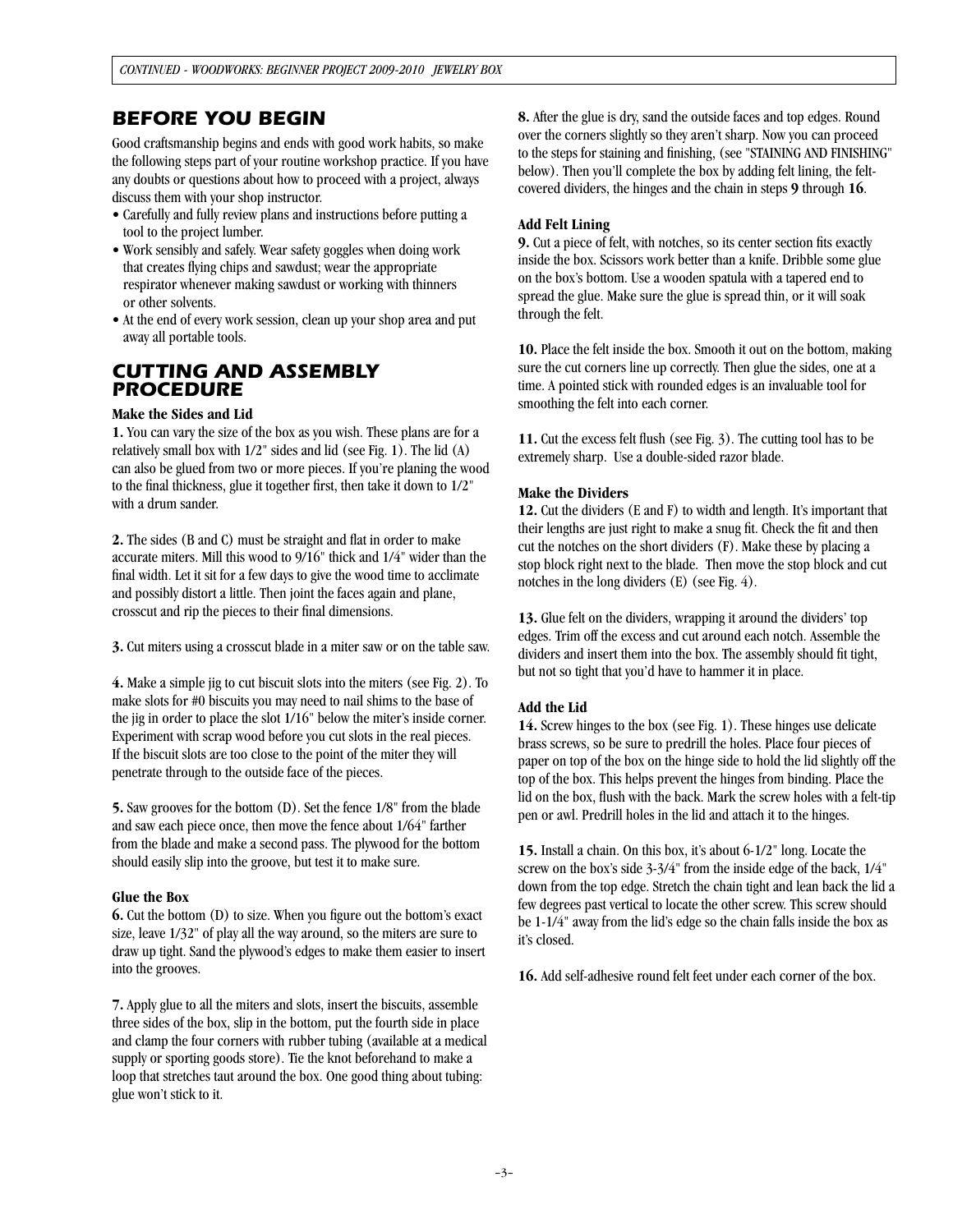### *Staining and finishing*

*Woodworker's Tip: Though you may be tempted to cut short your sanding, preparation and application time, don't do it. These tasks are very important steps in obtaining a high-quality finish. Remember, it is the finish, just as much as the fit and smoothness of the parts that will have great bearing on how people judge your craftsmanship. To ensure an excellent result, follow the steps listed in this section and also the instructions the finish manufacturer puts on its products.*

#### **FINISHING TIPS**

- Test the stains and finishes you are planning to use on scraps of wood. On the back of the scrap, mark the stain/finish combination and the type of wood. Allow all samples to dry thoroughly before making your final finish selection. Save your samples for quick reference on future projects.
- All stains and finishes must be allowed to dry thoroughly between coats. Remember that drying times can vary due to humidity and other climatic conditions.
- If you have some leftover stain or finish, wipe the can rim so that stain or finish in the rim won't dry out and prevent the lid from forming a tight seal.
- Brushes used for oil-based finishes must be cleaned with mineral spirits.

**17.** Finish-sand any remaining rough spots with 220-grit sandpaper. Dust off the piece and wipe it carefully with a clean, lint-free cloth lightly dampened with mineral spirits.

#### **Recommended Finish**

**18.** Before applying Minwax® PolyShades,® apply Minwax® Pre-Stain Wood Conditioner following the directions on the can.

**19.** Apply Minwax® PolyShades® following the directions on the can. Use a good quality, natural-bristle brush suitable for use with polyurethane. Stir the can contents thoroughly before starting and periodically repeat stirring during your work session. Allow the first coat to dry overnight.

**20.** The next day, sand all surfaces lightly with 220-grit sandpaper or very fine (000) steel wool using with-the-grain strokes. Dust off and wipe all surfaces with a cloth dampened with mineral spirits. Apply a second coat of PolyShades® and set the rack aside to cure overnight. To achieve a deeper color, you may apply a third coat after 4–6 hours, repeating the application directions. Allow the jewelry box to cure for several days before using it.

*Woodworker's Tip: If you achieve the desired color on the first or second coats of PolyShades,*® *apply a clear coat of Minwax*® *Fast-Drying Polyurethane or Minwax*® *Wipe-On Poly for added protection.*

#### **Alternate Finish**

21. Before applying Minwax<sup>®</sup> Wood Finish<sup>™</sup> apply Minwax<sup>®</sup> Pre-Stain Wood Conditioner following the directions on the can. **22.** Apply the Minwax® Wood Finish™ you've chosen using a naturalbristle brush and a clean, lint-free cloth following the directions on the can. The brush will help you get the stain into the inside corners. Allow the Wood Finish™ to set for about 5 to 15 minutes, then wipe off any excess. To achieve a deeper color, you may apply a second coat after 4–6 hours, repeating the application directions for the first coat. Allow the stain to dry for 24 hours before applying the protective clear finish.

*Woodworker's Tip: When wiping off stain, make certain that your last wipe with the cloth goes with the grain of the wood. This way, any stain you might miss during wipe-off will be visually minimized by the wood grain.*

#### **Applying Fast-Drying Polyurethane**

**23.** Apply Minwax® Fast-Drying Polyurethane following the directions on the can. Use a good quality, natural-bristle brush. Allow the first coat to dry overnight.

**24.** The next day, sand all surfaces lightly with 220-grit or finer sandpaper using with-the-grain strokes. Dust off and wipe all surfaces with a cloth lightly dampened with mineral spirits. Apply a second coat of polyurethane and set the piece aside to cure overnight.

**25.** The following day, sand all surfaces lightly with 220-grit sandpaper. Dust off and wipe the piece with a cloth lightly dampened with mineral spirits and apply the third and final coat of polyurethane.

### **PRODUCT SAFETY**

For your safety and the safety of those you work with, always read the safety warnings, which manufacturers print on their labels, and follow them to the letter. Typical safety advice and instructions will contain information such as the following:

**WARNING!** Removal of old paint by sanding, scraping or other means may generate dust or fumes that contain lead. Exposure to lead dust or fumes may cause brain damage or other adverse health effects, especially in children or pregnant women. Controlling exposure to lead or other hazardous substances requires the use of proper protective equipment, such as properly fitted respirator (NIOSH approved) and proper containment and cleanup. For more information, call the National Lead Information Center at 1-800-424-LEAD (in U.S.) or contact your local health authority.

### **When using oil-based wood finishing products: CAUTIONS: CONTAINS ALIPHATIC HYDROCARBONS.**

**Contents are COMBUSTIBLE.** Keep away from heat and open flame. **VAPOR HARMFUL.** Use Only With Adequate Ventilation. To avoid overexposure, open windows and doors or use other means to ensure fresh air entry during application and drying. If you experience eye watering, headaches, or dizziness, increase fresh air, or wear respiratory protection (NIOSH approved), or leave the area. Avoid contact with eyes and skin. Wash hands after using. Keep container closed when not in use. Do not transfer contents to other containers for storage.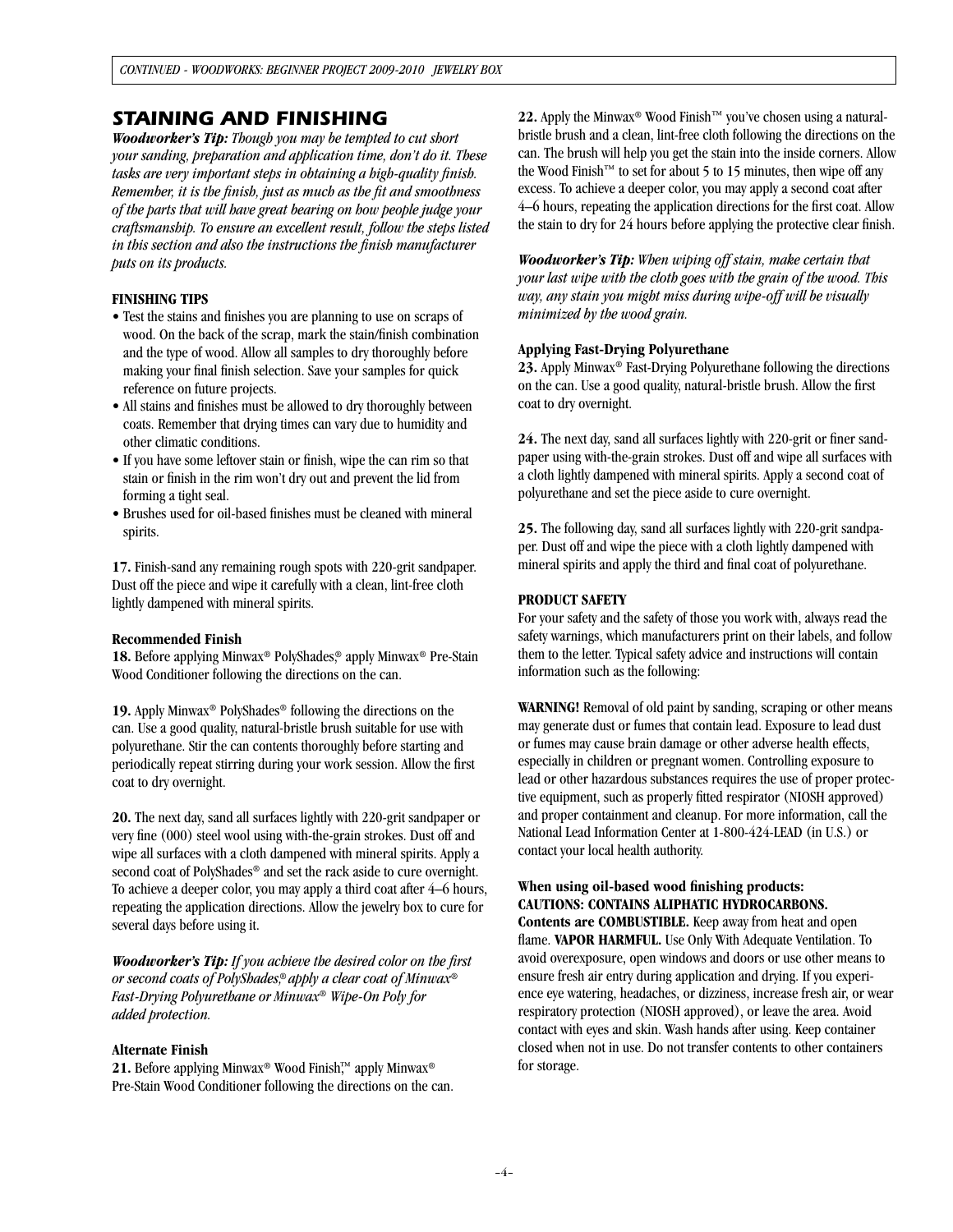**FIRST AID:** In case of eye contact, flush thoroughly with large amounts of water for 15 minutes and get medical attention. For skin contact, wash thoroughly with soap and water. In case of respiratory difficulty, provide fresh air and call physician. If swallowed, call Poison Control Center, hospital emergency room, or physician immediately.

**NOTICE:** Reports have associated repeated and prolonged occupational exposure to solvents with permanent brain and nervous system damage. Intentional misuse by deliberately concentrating and inhaling contents may be harmful or fatal.

**WARNING:** This product contains a chemical known to the State of California to cause cancer and birth defects or other reproductive harm. **DO NOT TAKE INTERNALLY. KEEP OUT OF REACH OF CHILDREN.**

**WARNING:** Contains Alkyl propanols, ethylene glycol, n-methyl pyrrolidone. **VAPOR HARMFUL.** Use only with adequate ventilation. To avoid overexposure, open windows and doors or use other means to ensure fresh air entry during application and drying. If you experience eye watering, headaches, or dizziness, increase fresh air, or wear respiratory protection (NIOSH approved), or leave the area. Avoid contact with eyes and skin. Wash hands after using. Keep container closed when not in use. Do not transfer contents to other containers for storage.

#### **DELAYED EFFECTS FROM LONG-TERM OVEREXPOSURE.**

Contains solvents which can cause permanent brain and nervous system damage. Intentional misuse by deliberately concentrating and inhaling contents may be harmful or fatal.

**WARNING:** This product contains a chemical known to the State of California to cause cancer and birth defects or other reproductive harm. **KEEP OUT OF REACH OF CHILDREN.**

#### **SAFE DISPOSAL OF RAGS AND WASTE.**

**DANGER:** Rags, steel wool, other waste soaked with this product, and sanding residue may spontaneously catch fire if improperly discarded. Immediately place rags, steel wool, other waste soaked with this product, and sanding residue in a sealed, water-filled metal container. Dispose of in accordance with local fire regulations.

> This project originally appeared in *American Woodworker*  magazine, #133, January 2008, page 74.

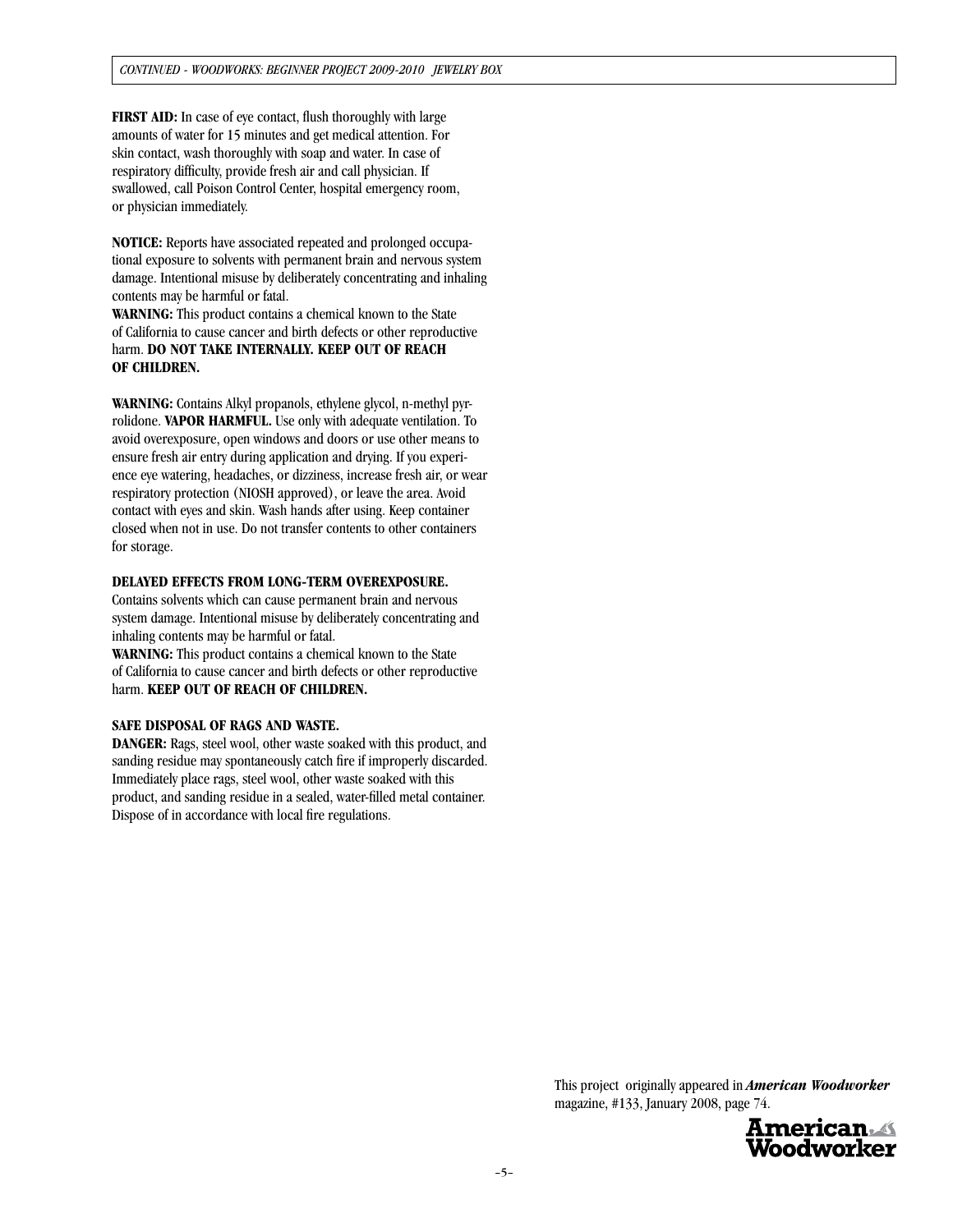## *FIG 1.*